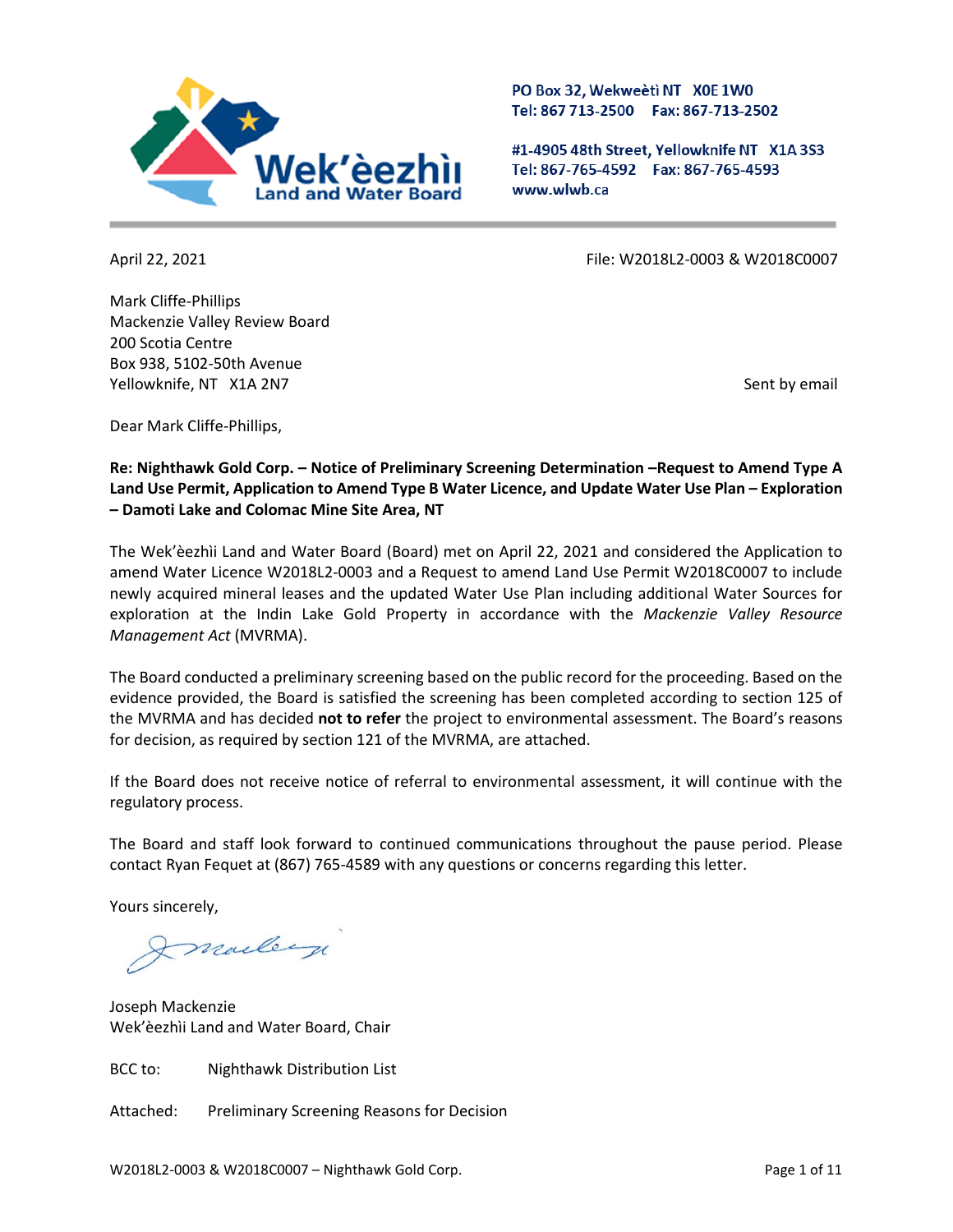

PO Box 32, Wekweeti NT X0E 1W0 Tel: 867 713-2500 Fax: 867-713-2502

#1-4905 48th Street, Yellowknife NT X1A 3S3 Tel: 867-765-4592 Fax: 867-765-4593 www.wlwb.ca

# **Preliminary Screening Determination and Reasons for Decision**

| <b>File Number</b>      | Type B Licence W2018L2-0003 and Type A Permit W2018C0007 |
|-------------------------|----------------------------------------------------------|
| Company                 | Nighthawk Gold Corp.                                     |
| Project                 | Indin Lake Gold Property                                 |
| Location                | Indin Lake Gold Property, NT                             |
| <b>Activity</b>         | Mining and Milling Undertaking; Mining Exploration       |
| <b>Date of Decision</b> | April 22, 2021                                           |

# **1.0 Decision**

In accordance with subsection 124(1) of the *Mackenzie Valley Resource Management Act* (MVRMA), the Wek'èezhìi Land and Water Board (WLWB or Board) met on April 22, 2021 to make a preliminary screening determination on the Amendment Application for Type B Water Licence W2018L2-0003 (Application),<sup>[1,](#page-1-0)[2](#page-1-1),[3](#page-1-2)</sup> an Amendment Request for Type A Land Use Permit W2018C0007 (Request),<sup>[4](#page-1-3),[5](#page-1-4)</sup> and an updated Water Use Plan Version 4.0<sup>[6](#page-1-5)</sup> from Nighthawk on March 15, 2021.<sup>[7](#page-1-6)</sup> The Licence allows for water use in support of mineral exploration on the non-federal portion of the Indin Lake Gold Property. The Permit allows Nighthawk to conduct exploration activities at the Indin Lake Gold Property.

The Board has decided not to refer the proposed changes to the Permit and Licence to the Mackenzie Valley Environmental Impact Review Board (the Review Board) for Environmental Assessment because, based on the evidence, it is the Board's opinion that the proposed amendments will not have a significant adverse impact on the environment or be a cause of public concern.

The Board's determinations, including the reasons for its decisions, are detailed in the sections 2 and 3.

<span id="page-1-0"></span><sup>1</sup> See WLWB [\(www.wlwb.ca\)](http://www.wlwb.ca/) Online Registry for W2018L2-0003 – Nighthawk – [Amendment Application –](http://registry.mvlwb.ca/Documents/W2018L2-0003/W2018L2-0003%20-%20Nighthawk%20-%20Amendment%20Application%20-%20Cover%20Letter%20-%20Mar%2010_20.pdf) Cover Letter – Mar [10\\_21](http://registry.mvlwb.ca/Documents/W2018L2-0003/W2018L2-0003%20-%20Nighthawk%20-%20Amendment%20Application%20-%20Cover%20Letter%20-%20Mar%2010_20.pdf)

<span id="page-1-1"></span><sup>&</sup>lt;sup>2</sup> See WLWB Online Registry for <u>W2018L2-0003 – Nighthawk – [Amendment Application –](http://registry.mvlwb.ca/Documents/W2018L2-0003/W2018L2-0003%20-%20Nighthawk%20-%20Amendment%20Application%20-%20Form%20-%20Mar%2010_21.pdf) Form – Mar 10\_21</u>

<span id="page-1-2"></span><sup>3</sup> See WLWB Online Registry for W2018L2-0003 – Nighthawk – [Amendment Application –](http://registry.mvlwb.ca/Documents/W2018L2-0003/W2018L2-0003%20-%20Nighthawk%20-%20Amendment%20Application%20-%20Engagement%20Log%20-%20Mar%2012_21.pdf) Engagement Log – Mar 12\_21

<span id="page-1-3"></span><sup>4</sup> See WLWB Online Registry for W2018C0007 – Nighthawk – [Amendment Request –](http://registry.mvlwb.ca/Documents/W2018C0007/W2018C0007%20-%20Nighthawk%20-%20Amendment%20Request%20-%20Cover%20Letter%20-%20Mar%2010_20.pdf) Cover Letter – Mar 10\_12

<span id="page-1-4"></span><sup>5</sup> See WLWB Online Registry for W2018C0007 – Nighthawk – [Amendment Request –](http://registry.mvlwb.ca/Documents/W2018C0007/W2018C0007%20-%20Nighthawk%20-%20Amendment%20Request%20-%20Engagement%20Log%20-%20Mar%2012_21.pdf) Engagement Log – Mar 12\_21

<sup>6</sup> See WLWB Online Registry for W2018L2-0003 – [Nighthawk 0 Waster Use Plan V4.0 –](http://registry.mvlwb.ca/Documents/W2018L2-0003/W2018L2-0003%20-%20Nighthawk%20-%20Water%20Use%20Plan%20V4.0%20-%20Mar%2010_21.pdf) Mar 10\_21

<span id="page-1-6"></span><span id="page-1-5"></span><sup>7</sup> See WLWB Online Registry for W2018C0007 – Nighthawk – [Land Use Permit –](http://registry.mvlwb.ca/Documents/W2018C0007/W2018C0007%20-%20Nighthawk%20-%20Land%20Use%20Permit%20-%20Amendment%20-%20Nov%2030_20.pdf) Amendment – Nov 20\_20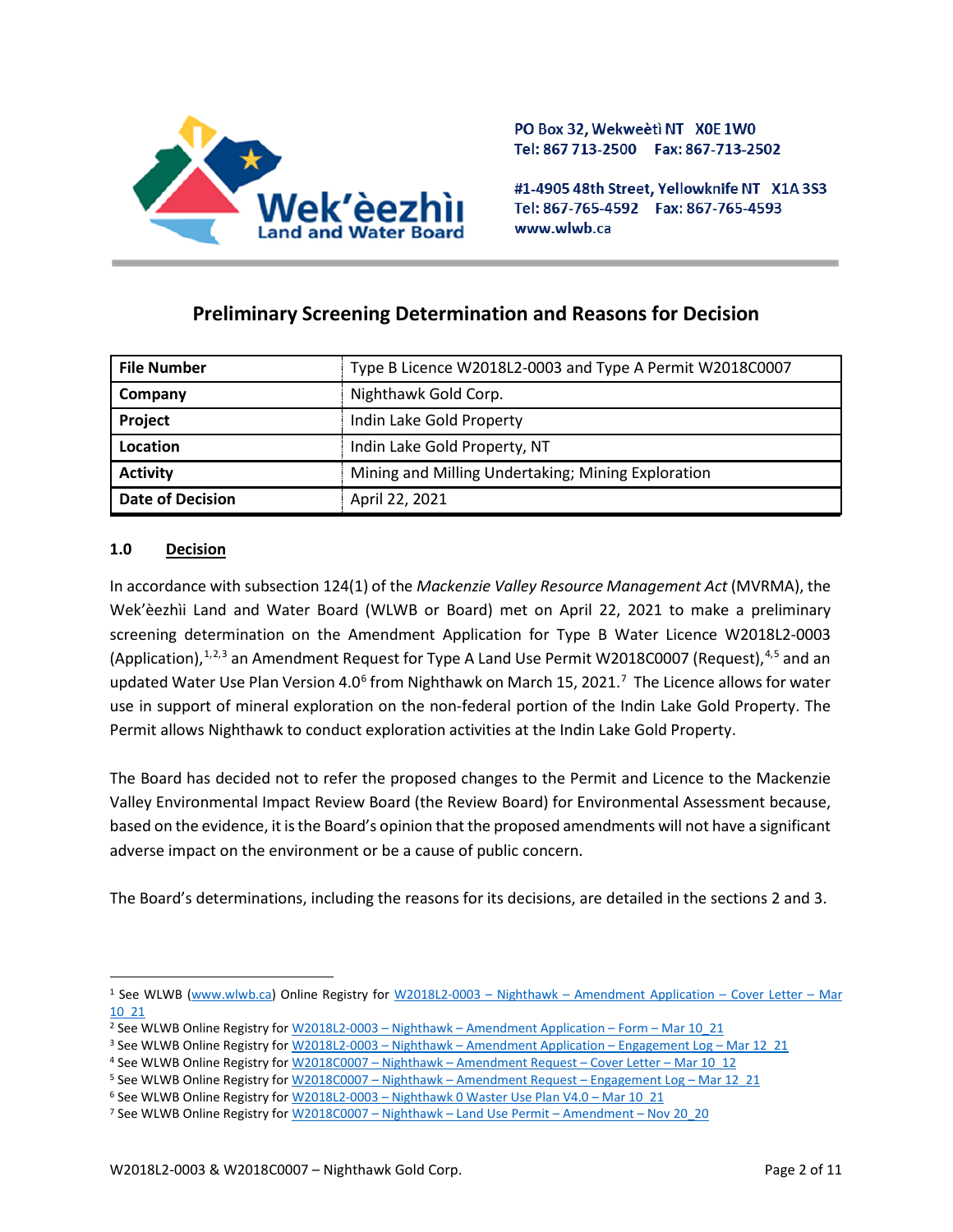## **2.0 Background and Scope of Screening**

Nighthawk Gold Corp. (Nighthawk or the Applicant) submitted a complete application to amend Water Licence W2018L2-0003 (Licence), a request to amend Land Use Permit W2018C0007 (Permit), and Version 4.0 of the Water Use Plan on March 15, 2021. The Applicant is requesting to update the Complete Application referenced in Part A, Condition 1a of the Licence and Part C, Condition 7 of the Permit to allow Nighthawk to conduct exploration activities on newly acquired mineral leases (NT-3656, NT-3538, NT-3655, NT-3380). Nighthawk has also submitted Version 4.0 of the Water Use Plan for Board approval to add additional Water Sources as per Part D, Condition 2 of the Licence. Nighthawk did not request an exemption from preliminary screening.

## **Scope of Screening:**

Previous preliminary screenings have been completed for the exploration activities at the Indin Lake Gold Property under the Permit and Licence based on the area encompassed by the mineral leases and claims included in the original applications. **[8,](#page-2-0)[9,](#page-2-1)[10](#page-2-2)**,**[11](#page-2-3)**,**[12](#page-2-4)** The area encompassed by the newly acquired mineral leases, and the newly identified potential Water Sources, have not been previously screened. Therefore, in accordance with subsection 124(1) of the MVRMA, the Board must conduct a preliminary screening of the proposed amendments.

Table 1 below summarizes:

- The potential impacts and proposed mitigations related to exploration activities for the proposed increase in area encompassed by NT-3656, NT-3538, NT-3655, and NT-3380;
- The potential impacts and proposed mitigations related to the inclusion of new Water Sources;
- Information provided in Nighthawk's submission detailing potential impacts and proposed mitigations; and
- The Board's analysis of the potential impacts and proposed mitigations.

# **Public Record and Regulatory Proceeding**

To assist the Board in its preliminary screening determination for the Project, the Board distributed the Application, Request, Draft Permit,<sup>[13](#page-2-5)</sup> Draft Licence,<sup>[14](#page-2-6)</sup> and Water Use Plan for public review on March 15, 2021, inviting reviewers to provide comments and recommendations on the submissions and the preliminary screening (e.g., on impacts and mitigation measures) using the Online Review System (ORS). Comments were due April 6, 2021, with responses from the Applicant due April 13, 2021. The Board received comments and recommendations from the Government of the Northwest Territories – Environment and Natural Resources (GNWT-ENR), GNWT-Lands, GNWT-Inspector, and the Wek'èezhìi Renewable Resources Board (WRRB); Board staff also asked questions. The Tłycho Government responded

<span id="page-2-0"></span><sup>8</sup> See WLWB Online Registry for W2018C0007 – Nighthawk – LUP Amendment – [PS Determination Notification and RFD –](http://registry.mvlwb.ca/Documents/W2018C0007/W2018C0007%20-%20Nighthawk%20-%20LUP%20Amendment%20-%20PS%20Determiniation%20Notification%20and%20RFD%20-%20Nov%2019_20.pdf) Nov [19\\_20](http://registry.mvlwb.ca/Documents/W2018C0007/W2018C0007%20-%20Nighthawk%20-%20LUP%20Amendment%20-%20PS%20Determiniation%20Notification%20and%20RFD%20-%20Nov%2019_20.pdf)

<span id="page-2-1"></span><sup>9</sup> See WLWB Online Registry for W2012L1-0002 – Nighthawk – Type B Water Licence – [Preliminary Screening –](http://registry.mvlwb.ca/Documents/W2012L1-0002/W2012L1-0002%20-%20Nighthawk%20-%20Type%20B%20Water%20Licence%20-%20Preliminary%20Screening%20-%20Aug%2016_12.pdf) Aug 16\_12 10 See WLWB Online Registry for W2006C0001 – MERC – Preliminary Screening – [Land Use Permit and Water Licence –](http://registry.mvlwb.ca/Documents/W2006C0001/W2006C0001%20-%20W2006L2-0001%20-%20MERC%20-%20Preliminary%20Screening%20-%20Land%20Use%20Permit%20and%20Water%20Licence%20-%20Feb%209_06.pdf) Feb 9\_06

<span id="page-2-3"></span><span id="page-2-2"></span><sup>11</sup> See WLWB Online Registry for W2012C0002 – Merc – Land Use Permit – [Preliminary Screening –](http://registry.mvlwb.ca/Documents/W2012C0002/W2012C0002%20-%20Merc%20-%20Land%20Use%20Permit%20-%20Preliminary%20Screening%20-%20Feb%2029_12.pdf) Feb 29\_12

<span id="page-2-4"></span><sup>12</sup> See WWLB Online Registry for W2012C0002 – Nighthawk – [Amendment Application –](http://registry.mvlwb.ca/Documents/W2012C0002/W2012C0002%20-%20Nighthawk%20-%20Amendment%20Application%20-%20Preliminary%20Screening%20-%20May%2029_14.pdf) Preliminary Screening – May 29\_14

<sup>13</sup> See WLWB Online Registry for W2018C0007 - Nighthawk - Draft Land Use Permit - Mar 15 21

<span id="page-2-6"></span><span id="page-2-5"></span><sup>14</sup> See WLWB Online Registry for W2018L2-0003 – Nighthawk – [Draft Water Licence \(non-federal\) –](http://registry.mvlwb.ca/Documents/W2018L2-0003/W2018L2-0003%20-%20Nighthawk%20-%20Draft%20Water%20Licence%20(non-federal)%20-%20Mar%2015_21.pdf) Mar 15\_21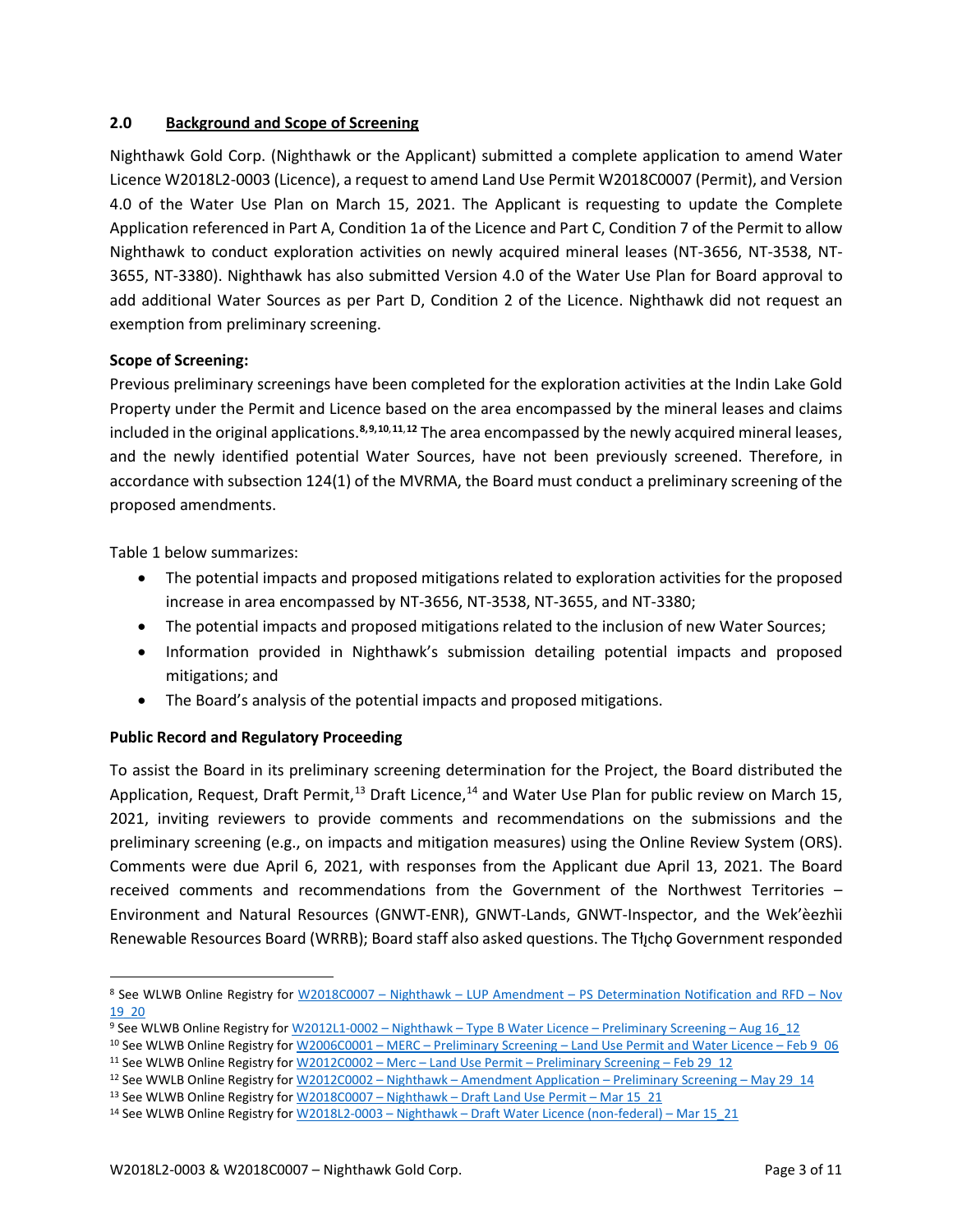indicating it had no comments at this time. Reviewer comments and recommendations, as well as Proponent responses are available on the WLWB Online Registry.<sup>[15](#page-3-0),[16](#page-3-1)</sup>

Since there were no requests to extend the reviewer comment deadline, the Board is satisfied that a reasonable period of notice was given to affected communities and First Nations, as required by subsection 63(2) of the MVRMA.

The Board is also satisfied that the Tłįchǫ Government has been consulted in accordance with section 63 of the MVRMA.

# **3.0 Potential Impacts and Proposed Mitigations**

In the submission, Nighthawk describes that the proposed amendments and additional Water Sources are within the Scope of the Permit and Licence but in an area that has not been previously screened. The Permit and Licence currently have conditions designed to mitigate the potential impacts that were identified in previous preliminary screenings for mineral exploration at the Indin Lake Gold Property. Additionally, the Permit and Licence have approved management plans to ensure there are protocols to be followed for engagement,<sup>[17,](#page-3-2)[18](#page-3-3)</sup> spills,<sup>[19](#page-3-4),[20](#page-3-5)</sup> waste management,<sup>[21,](#page-3-6)[22](#page-3-7)</sup> and water use.<sup>[23](#page-3-8)</sup> The proposed amendments would update references to the Complete Application in the Permit and Licence but would not require any changes to the wording of Permit or Licence conditions. In Section 10 of the Amendment Application Form, Nighthawk described potential impacts and proposed mitigations associated with the amendments. Table 1 below summarizes: the potential impacts and proposed mitigations for the proposed increase in land area and additional Water Sources; and the Board's analysis of the potential impacts and proposed mitigations.

- <span id="page-3-2"></span><sup>17</sup> See WLWB Online Registry for  $W2018L2-0003 - Nighthawk - Engagement Plan - Version 3.2 - Jul 4<sup>-19</sup>$
- <sup>18</sup> See WLWB Online Registry fo[r W2018C0007 –Engagement Plan –](http://registry.mvlwb.ca/Documents/W2018C0007/W2018C0007%20-%20Nighthawk%20-%20Engagement%20Plan%20-%20Version%203.2%20-%20Jul%204_19.pdf) Version 3.2 Jul 4\_19

<span id="page-3-1"></span><span id="page-3-0"></span><sup>15</sup> See WLWB Online Registry for W2018C0007 – Nighthawk – LUP Amendment – [Review Summary and Attachments –](http://registry.mvlwb.ca/Documents/W2018C0007/W2018C0007%20-%20Nighthawk%20-%20LUP%20Amendment%20-%20Review%20Summary%20and%20Attachments%20-%20Apr%209_21.pdf) Apr 9\_21 <sup>16</sup> See WLWB Online Registry for W2018L2-0003 – Nighthawk – WL Amendment – [Review Summary and Attachments –](http://registry.mvlwb.ca/Documents/W2018L2-0003/W2018L2-0003%20-%20Nighthawk%20-%20WL%20Amendment%20-%20Review%20Summary%20and%20Attachments%20-%20Apr%209_21.pdf) Apr 9\_21

<span id="page-3-5"></span><span id="page-3-4"></span><span id="page-3-3"></span><sup>19</sup> See WLWB Online Registry for W2018L2-0003 – Nighthawk – [Spill Contingency Plan Version 3.1 –](http://registry.mvlwb.ca/Documents/W2018L2-0003/W2018L2-0003%20-%20Nighthawk%20-%20Spill%20Contingency%20Plan%20-%20Version%203.1%20-%20Apr%2017_19.pdf) Apr 17\_19

<sup>&</sup>lt;sup>20</sup> See WLWB Online Registry for W2018C0007 – [Spill Contingency Plan –](http://registry.mvlwb.ca/Documents/W2018C0007/W2018C0007%20-%20Nighthawk%20-%20Spill%20Contingency%20Plan%20-%20Version%203.1%20-%20Apr%2017_19.pdf) Version 3.1 – Apr 17\_19

<span id="page-3-7"></span><span id="page-3-6"></span><sup>&</sup>lt;sup>21</sup> See WLWB Online Registry for W2018L2-0003 – Nighthawk – [Waste Management Plan –](http://registry.mvlwb.ca/Documents/W2018L2-0003/W2018L2-0003%20-%20Nighthawk%20-%20Waste%20Management%20Plan%20-%20Version%203.2%20-%20Dec%2015_20.pdf) Version 3.2 – Dec 15 21

<sup>&</sup>lt;sup>22</sup> See WLWB Online Registry for W2018C0007 - Nighthawk - Waste Management Plan - Version 3.2 - Dec 15 21

<span id="page-3-8"></span><sup>&</sup>lt;sup>23</sup> See WLWB Online Registry for W2018L2-0003 - Nighthawk - Water Use Plan V3.1 - Jun 30  $20$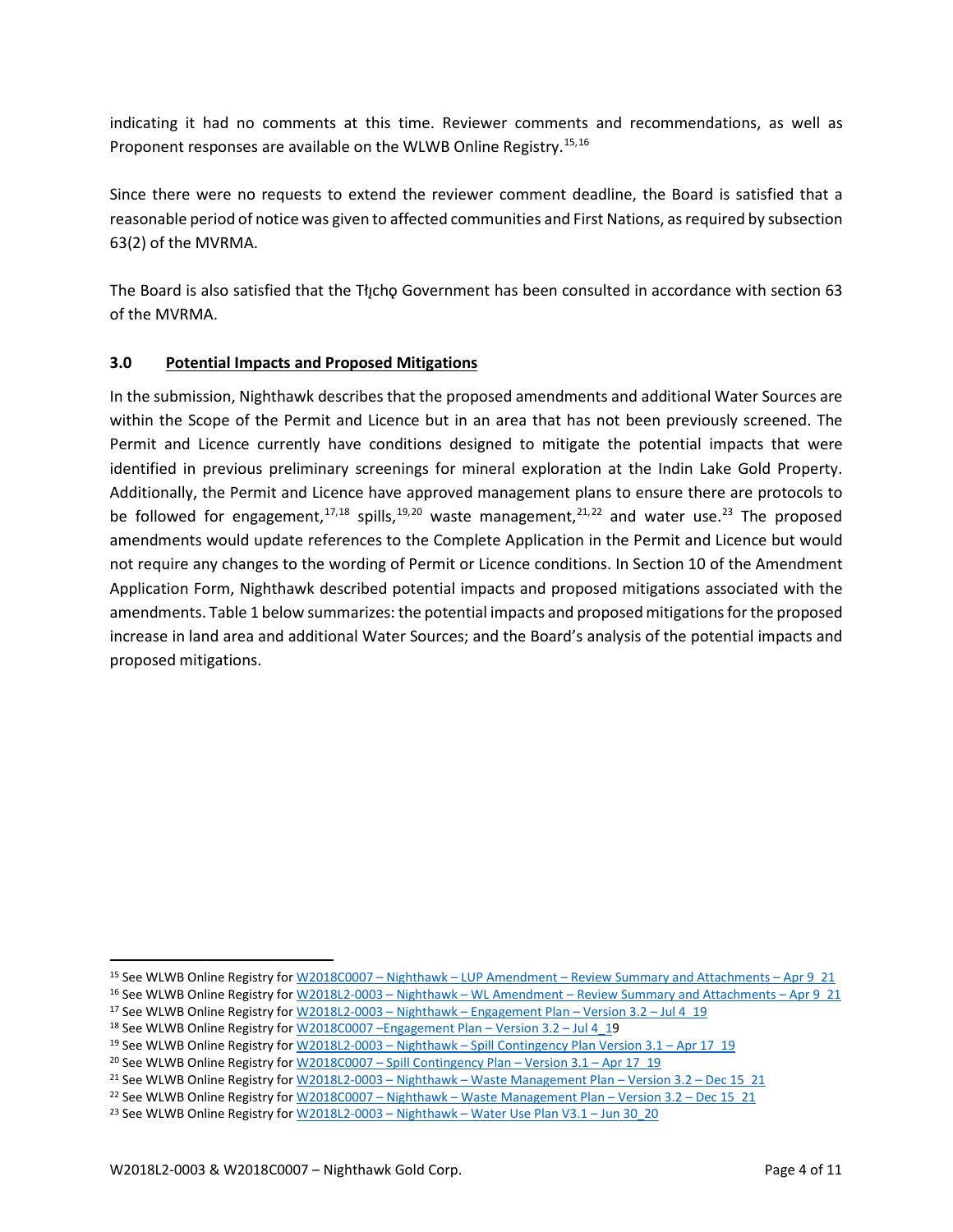| <b>Potential Impact</b>                           | <b>Activity</b>  | <b>Proposed Mitigations</b>                                                                                                                                                                                                                                                                                                                                                                                                                                                                                                                                                                                                                                                                                                                              | <b>Board Analysis and Determination</b>                                                                                                                                                                                                     |
|---------------------------------------------------|------------------|----------------------------------------------------------------------------------------------------------------------------------------------------------------------------------------------------------------------------------------------------------------------------------------------------------------------------------------------------------------------------------------------------------------------------------------------------------------------------------------------------------------------------------------------------------------------------------------------------------------------------------------------------------------------------------------------------------------------------------------------------------|---------------------------------------------------------------------------------------------------------------------------------------------------------------------------------------------------------------------------------------------|
| Soil Compaction<br>of<br>Compaction<br>Vegetation | <b>Drilling</b>  | • The Applicant proposed the following mitigations in the Application<br>and Request:<br>Drills will be placed on cribs; and<br>$\circ$<br>Drill will be moved by helicopter when leaving the Colomac<br>$\circ$<br>footprint.<br>• The existing Permit has conditions which are used to mitigate the<br>potential for soil and vegetation compaction by preventing vehicles<br>from creating ruts in the land and preventing vehicles from moving<br>when the ground is not stable enough (Condition 28: Prevention of<br>Rutting; and Condition 30: Vehicle Movement Freeze-up)<br>• Additionally, the existing Permit requires Nighthawk to prepare the<br>site in a manner to facilitate natural revegetation (Condition 82:<br>Natural Vegetation). | Based on the described mitigations and lack of concern<br>raised by Parties, it is the Board's opinion that the<br>proposed activities will not have a significant adverse<br>impact on the environment or be a cause of public<br>concern. |
| <b>Water Table</b><br>Alteration                  | <b>Drilling</b>  | • The existing Permit has a condition which is used to mitigate the<br>described impact:<br>Condition 26: Flowing Artesian Well requires Nighthawk to plug<br>$\circ$<br>any borehole with flowing water to prevent further outflow and<br>report the occurrence to the Board and an Inspector<br>immediately.                                                                                                                                                                                                                                                                                                                                                                                                                                           | Based on the described mitigation and lack of concern<br>raised by Parties, it is the Board's opinion that the<br>proposed activities will not have a significant adverse<br>impact on the environment or be a cause of public<br>concern.  |
| Water flow or level<br>change                     | <b>Water Use</b> | • The Applicant proposed the following mitigations in the Application<br>and Request:<br>Water withdrawal will be limited to the Water Sources and<br>$\circ$<br>methods described in the Water Use Plan developed using the<br>Method for Determining Available Winter Water Volumes for<br>Small-scale Projects.<br>• The existing Licence has conditions which are used to mitigate the<br>described impact:<br>Part D, Condition 1 limits the amount of water Nighthawk may<br>$\circ$<br>withdraw to a combined total of 299 m <sup>3</sup> per day of Water for the<br>Project, as defined in this Licence and the Project defined in<br>Water Licence W2018L2-0002.<br>The Water Use Plan (Part D, Condition 2) outlines the maximum<br>$\circ$   | Based on the described mitigations and lack of concern<br>raised by Parties, it is the Board's opinion that the<br>proposed activities will not have a significant adverse<br>impact on the environment or be a cause of public<br>concern. |

# **Table 1: Potential Impacts and Proposed Mitigations for the Proposed Indin Lake Gold Project**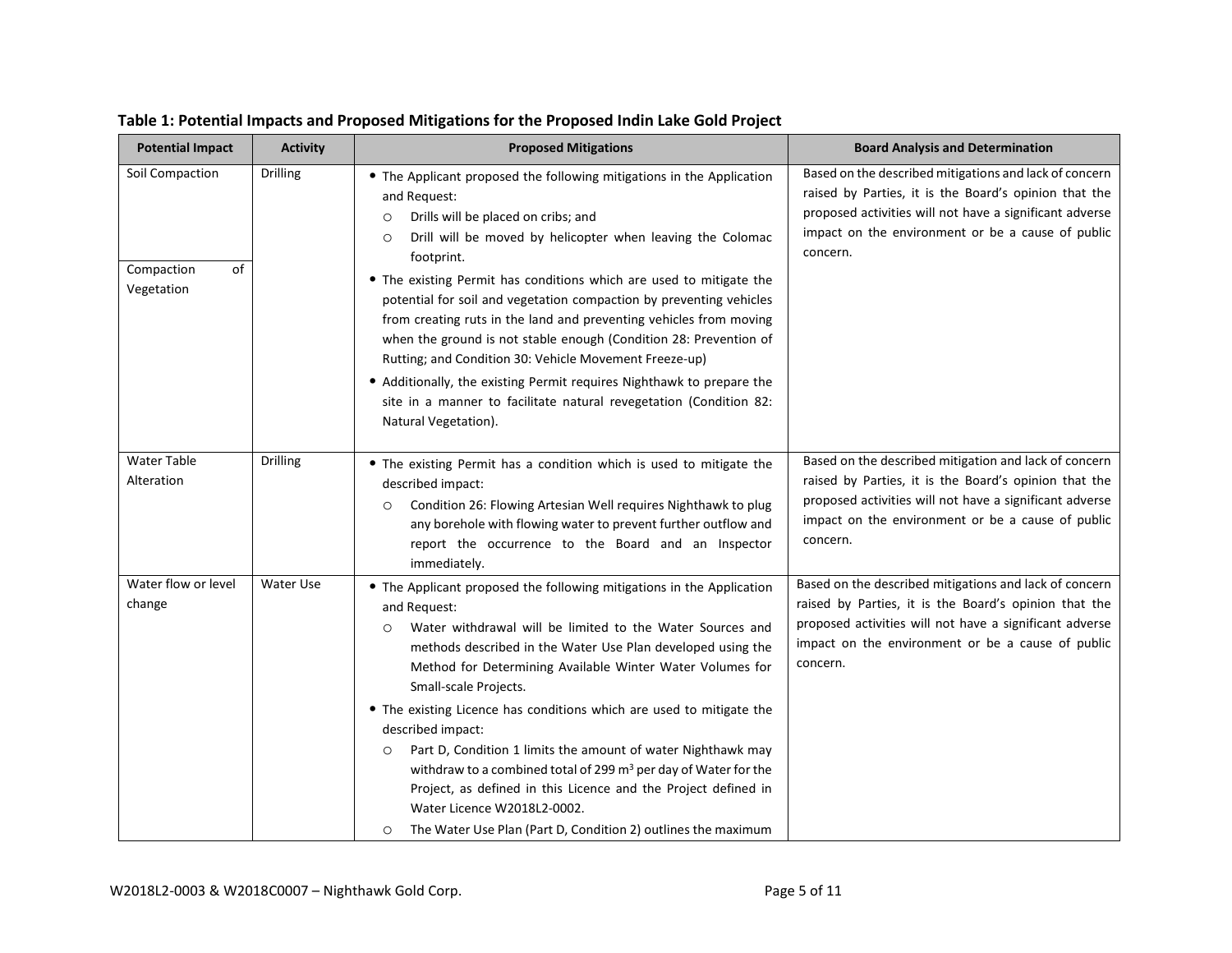<span id="page-5-0"></span>

|                                                         |                                                   | withdrawal limit for each Water Source to prevent any impacts<br>to the water flow or level in any given Water Source.                                                                                                                                                                                                                                                                                                                                                                                                                                                                                                                                                   |                                                                                                                                                                                                                                                                                                                                                                            |
|---------------------------------------------------------|---------------------------------------------------|--------------------------------------------------------------------------------------------------------------------------------------------------------------------------------------------------------------------------------------------------------------------------------------------------------------------------------------------------------------------------------------------------------------------------------------------------------------------------------------------------------------------------------------------------------------------------------------------------------------------------------------------------------------------------|----------------------------------------------------------------------------------------------------------------------------------------------------------------------------------------------------------------------------------------------------------------------------------------------------------------------------------------------------------------------------|
| Drainage pattern<br>changes                             | <b>Drilling</b><br>and<br>Associated<br>Water Use | • The existing Permit has conditions which are used to mitigate the<br>potential for drilling to alter the drainage pattern:<br>These conditions require that drilling wastewater be deposited<br>$\circ$<br>in sumps <sup>24</sup> or natural depressions (Permit Condition 39: Drilling<br>Near Water on Ice and Permit Condition 40: Drilling Waste).                                                                                                                                                                                                                                                                                                                 | Based on the described mitigations and lack of concern<br>raised by Parties, it is the Board's opinion that the<br>proposed activities will not have a significant adverse<br>impact on the environment or be a cause of public<br>concern.                                                                                                                                |
| Increased<br>greenhouse gases                           | Drilling,<br>Transportation                       | • The Applicant proposed the following mitigations in the Application<br>and Request:<br>The Applicant did not propose any mitigations however, the<br>$\circ$<br>amendments do not propose an increase in activities, only<br>additional land area in which activities can be conducted<br>therefore the proposed impact does not exceed what has been<br>previously screened.                                                                                                                                                                                                                                                                                          | Based on no anticipated increase in previously<br>screened potential impact and lack of concern raised<br>by Parties, it is the Board's opinion that the proposed<br>activities will not have a significant adverse impact on<br>the environment or be a cause of public concern.                                                                                          |
| Direct loss of<br>vegetation                            | Drilling                                          | • The Applicant proposed the following mitigations in the Application<br>and Request:<br>Vegetation clearing will be required when drilling outside of the<br>$\circ$<br>Colomac footprint but will be limited to areas where drilling will<br>occur. The area which is cleared for drill pads will be minimized<br>and is typically less than 900 m <sup>2</sup> or less.<br>• The existing Permit Licence has conditions which are used to limit the<br>potential for loss of vegetation by minimizing the cleared area and<br>using manual methods in sensitive areas:<br>Condition 76: Minimize Area Cleared and Condition 77: Clearing<br>$\circ$<br>Sensitive Area | Drilling activities will require some removal of<br>vegetation; however, based on the described<br>mitigations aimed at minimizing the amount of area<br>cleared and the lack of concern raised by Parties, it is<br>the Board's opinion that the proposed activities will<br>not have a significant adverse impact on the<br>environment or be a cause of public concern. |
| Loss of Species at<br>Risk or may-be-at-<br>risk plants | <b>Drilling</b>                                   | • The Applicant notes that according to the NWT Species at Risk<br>website, there are no species at risk plants in the region. Therefore,<br>no mitigation would be necessary for this potential impact.                                                                                                                                                                                                                                                                                                                                                                                                                                                                 | Based on the indication that there are no plant species<br>at risk plants in the region and the lack of concern<br>raised by Parties it is the Board's opinion that the<br>proposed activities will not have a significant adverse<br>impact on the environment or be a cause of public<br>concern.                                                                        |

<sup>&</sup>lt;sup>24</sup> The Permit[, W2018C0007,](http://registry.mvlwb.ca/Documents/W2018C0007/W2018C0007%20-%20Nighthawk%20-%20Land%20Use%20Permit%20-%20Amendment%20-%20Nov%2030_20.pdf) defines 'sump' as a man-made pit or natural depression in the earth's surface used for the purpose of depositing Waste that does not contain Toxic Material, such as non-toxic Drilling Waste or Sewage, therein.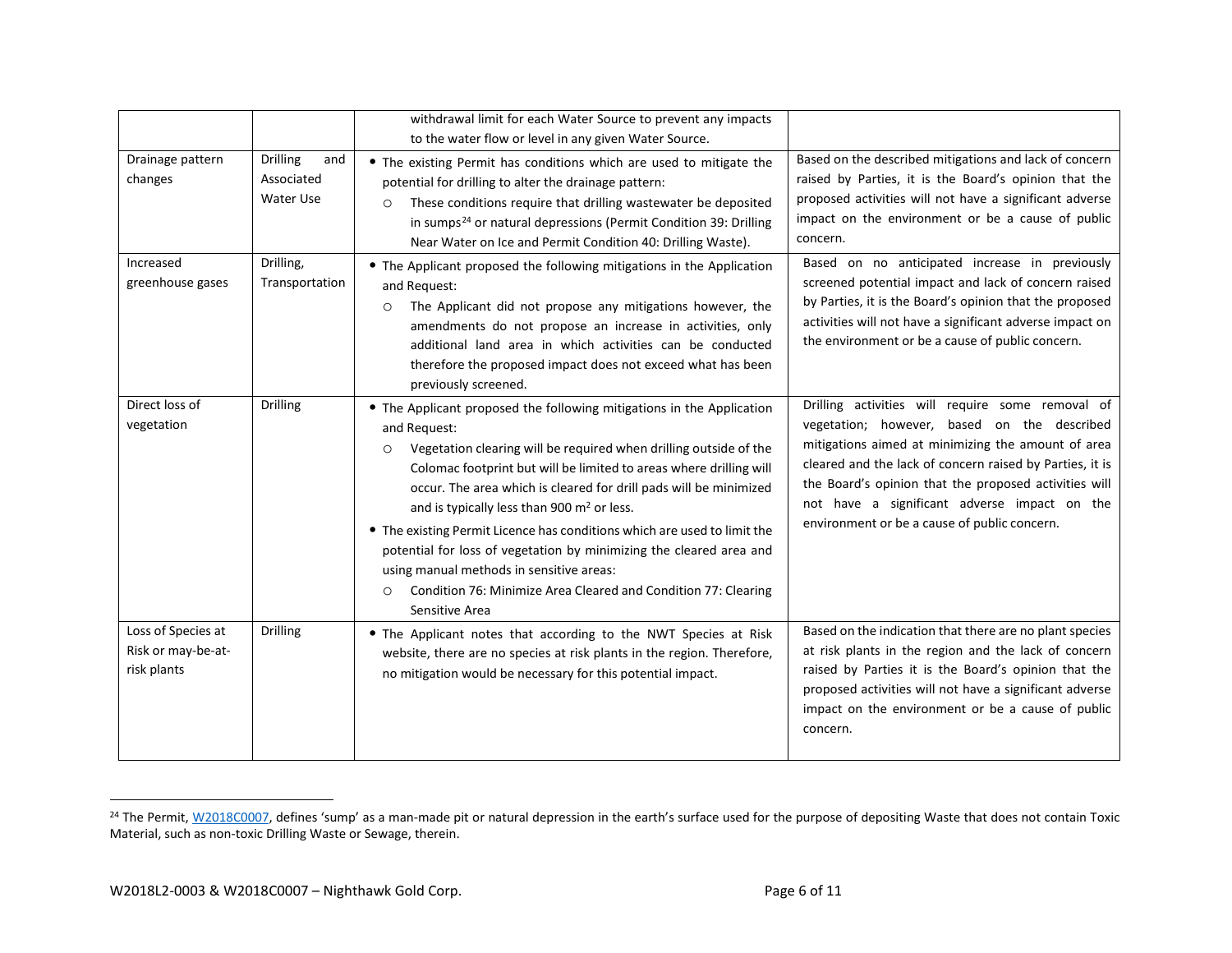<span id="page-6-0"></span>

| Introduction of non-<br>native (invasive)<br>species<br>Increased risk of fire                                                                                                                                                                                                                                                                                | Drilling<br>Drilling          | • The Applicant proposed the following mitigations in the Application<br>and Request:<br>New equipment brought to site will be washed before entering<br>$\circ$<br>the NWT.<br>• The existing Permit has conditions which are used to mitigate the<br>described impact:                                                                                                                                                                                                                                                                                                                                                                                                                                                | Based on the described mitigation and lack of concern<br>raised by Parties, it is the Board's opinion that the<br>proposed activities will not have a significant adverse<br>impact on the environment or be a cause of public<br>concern.<br>Based on the existing Permit condition and lack of<br>concern raised by Parties, it is the Board's opinion that |
|---------------------------------------------------------------------------------------------------------------------------------------------------------------------------------------------------------------------------------------------------------------------------------------------------------------------------------------------------------------|-------------------------------|-------------------------------------------------------------------------------------------------------------------------------------------------------------------------------------------------------------------------------------------------------------------------------------------------------------------------------------------------------------------------------------------------------------------------------------------------------------------------------------------------------------------------------------------------------------------------------------------------------------------------------------------------------------------------------------------------------------------------|---------------------------------------------------------------------------------------------------------------------------------------------------------------------------------------------------------------------------------------------------------------------------------------------------------------------------------------------------------------|
|                                                                                                                                                                                                                                                                                                                                                               |                               | Condition 14: Fire-Fighting Equipment.<br>$\circ$                                                                                                                                                                                                                                                                                                                                                                                                                                                                                                                                                                                                                                                                       | the proposed activities will not have a significant<br>adverse impact on the environment or be a cause of<br>public concern.                                                                                                                                                                                                                                  |
| Direct loss or<br>removal of<br>habitat, dens, or<br>nests<br>Loss or removal<br>of keystone<br>species and/or<br>Species at Risk<br>habitat<br>Direct injury or<br>mortality<br>(wildlife)<br>Disturbances to<br>key lifecycles<br>stages: breeding,<br>feeding, nesting,<br>staging<br>Effects on<br>population<br>abundance<br>Human wildlife<br>conflicts | <b>Drilling</b>               | • The Applicant proposed the following mitigations in the Application<br>and Request:<br>Nighthawk will follow procedures outlined in the Wildlife<br>$\circ$<br>Mitigation and Monitoring Program (WMMP). <sup>25</sup><br>• The existing Permit has a condition which is used to mitigate the<br>potential for habitat damage (i.e., Condition 47: Habitat Damage).<br>Condition 47: Habitat Damage<br>$\circ$<br>• In addition, conditions related to minimizing the area cleared and<br>using manual techniques to clear vegetation in sensitive areas will<br>also limit impacts to potential habitat:<br>Condition 76: Minimize Area Cleared; and<br>$\circ$<br>Condition 77: Clearing Sensitive Area.<br>$\circ$ | Based on the described mitigations and lack of concern<br>raised by Parties, it is the Board's opinion that the<br>proposed activities will not have a significant adverse<br>impact on the environment or be a cause of public<br>concern.                                                                                                                   |
| Effects on health<br>(toxins, metals,                                                                                                                                                                                                                                                                                                                         | Water use in<br>support<br>of | • The Applicant proposed the following mitigations in the Application<br>and Request:                                                                                                                                                                                                                                                                                                                                                                                                                                                                                                                                                                                                                                   | Based on the described mitigations and lack of concern<br>raised by Parties, it is the Board's opinion that the                                                                                                                                                                                                                                               |

<sup>&</sup>lt;sup>25</sup> See WLWB Online Registry for W2018L2-0003 – Nighthawk – [Wildlife Mitigation and Monitoring Plan –](http://registry.mvlwb.ca/Documents/W2018L2-0003/W2018L2-0003%20-%20Nighthawk%20-%20Wildlife%20Mitigation%20and%20Monitoring%20Plan%20-%20Version%203.1%20-%20Feb%2028_19.pdf) Version 3.1 – Feb 28\_19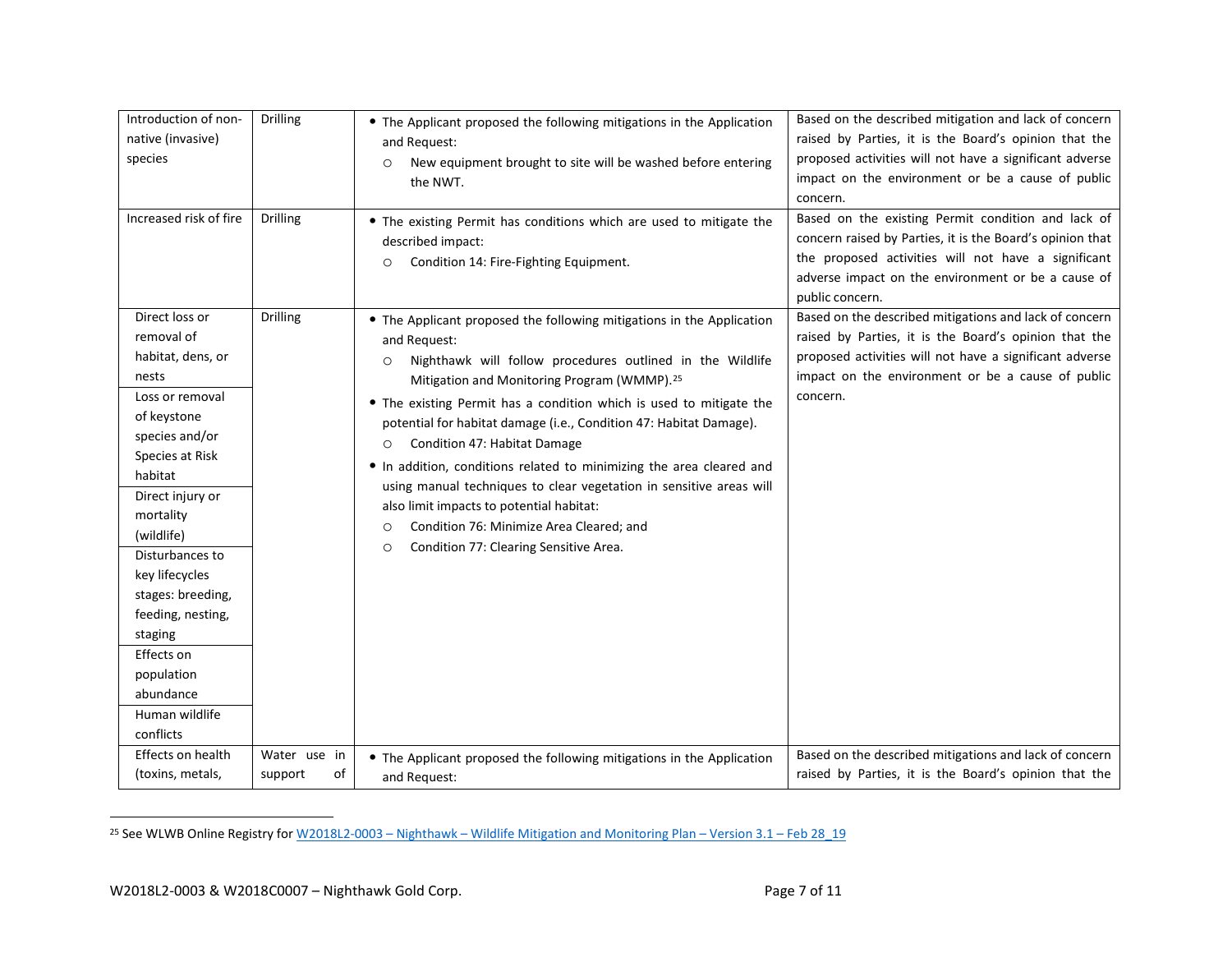<span id="page-7-1"></span><span id="page-7-0"></span>

| sediment, etc.)   | <b>Drilling</b> | Waste will not be deposited into waterbodies;<br>$\circ$                     | proposed activities will not have a significant adverse |
|-------------------|-----------------|------------------------------------------------------------------------------|---------------------------------------------------------|
|                   |                 | • The existing Permit has conditions which are used to ensure any            | impact on the environment or be a cause of public       |
|                   |                 | drilling waste does not enter the receiving environment:                     | concern.                                                |
|                   |                 | Condition 23: Sumps from Water; Condition 39: Drilling Near<br>$\circ$       |                                                         |
|                   |                 | Water or on Ice; and Condition 40: Drilling Waste, collectively              |                                                         |
|                   |                 | require Sumps to be at a safe distance from the Ordinary High                |                                                         |
|                   |                 | Water Mark and to not contain Toxic Material;                                |                                                         |
|                   |                 | Condition 41: Drilling Waste Disposal, requires Nighthawk to<br>$\circ$      |                                                         |
|                   |                 | remove all Drilling Waste that contains toxic material to an                 |                                                         |
|                   |                 | approved disposal facility; and                                              |                                                         |
|                   |                 | Condition 42: Drilling Waste Containment, requires Nighthawk<br>$\circ$      |                                                         |
|                   |                 | to prevent drilling waste from spreading on land or in                       |                                                         |
|                   |                 | Watercourses;                                                                |                                                         |
|                   |                 | • The existing Licence has conditions which are used to mitigate the         |                                                         |
|                   |                 | described impact:                                                            |                                                         |
|                   |                 | Part G, Condition 1: The Licensee shall dispose of all sewage and<br>$\circ$ |                                                         |
|                   |                 | grey water as described in the approved Waste Management                     |                                                         |
|                   |                 | Plan. $26$                                                                   |                                                         |
| Effects on        | Water use in    | • The Applicant proposed the following mitigations in the Application        | Based on the described mitigations and lack of concerns |
| population        | support<br>of   | and Request:                                                                 | raised by Parties, it is the Board's opinion that the   |
| abundance         | <b>Drilling</b> | Aquatic habitat will be protected by following the Water Use<br>$\circ$      | proposed activities will not have a significant adverse |
| (aquatic habitat) |                 | Plan, developed using the Method for Determining Available                   | impact on the environment or be a cause of public       |
|                   |                 | Winter Water Volumes for Small-scale Projects. <sup>27</sup>                 | concern.                                                |
|                   |                 | • The existing Permit has a condition which is used to mitigate the          |                                                         |
|                   |                 | described impact:                                                            |                                                         |
|                   |                 | Condition 47: Habitat Damage is protective of wildlife and fish<br>$\circ$   |                                                         |
|                   |                 | habitat                                                                      |                                                         |
|                   |                 | • The existing Licence has a condition which is used to mitigate the         |                                                         |
|                   |                 | described impact:                                                            |                                                         |
|                   |                 | Part D, Condition 6: The Licensee shall construct and maintain<br>$\circ$    |                                                         |
|                   |                 | the water intake(s) with a fish screen designed to prevent                   |                                                         |
|                   |                 | impingement and/or entrainment of fish.                                      |                                                         |

<sup>26</sup> See WLWB Online Registry for W2018L2-0003 – Nighthawk – [Waste Management Plan –](http://registry.mvlwb.ca/Documents/W2018L2-0003/W2018L2-0003%20-%20Nighthawk%20-%20Waste%20Management%20Plan%20-%20Version%203.2%20-%20Dec%2015_20.pdf) Version 3.2 – Dec 15\_20

<sup>&</sup>lt;sup>27</sup> See WLWB Online Registry for <u>W2018L2-0003 – Nighthawk – Water Use Plan – V3.1 – Jun 30\_20</u>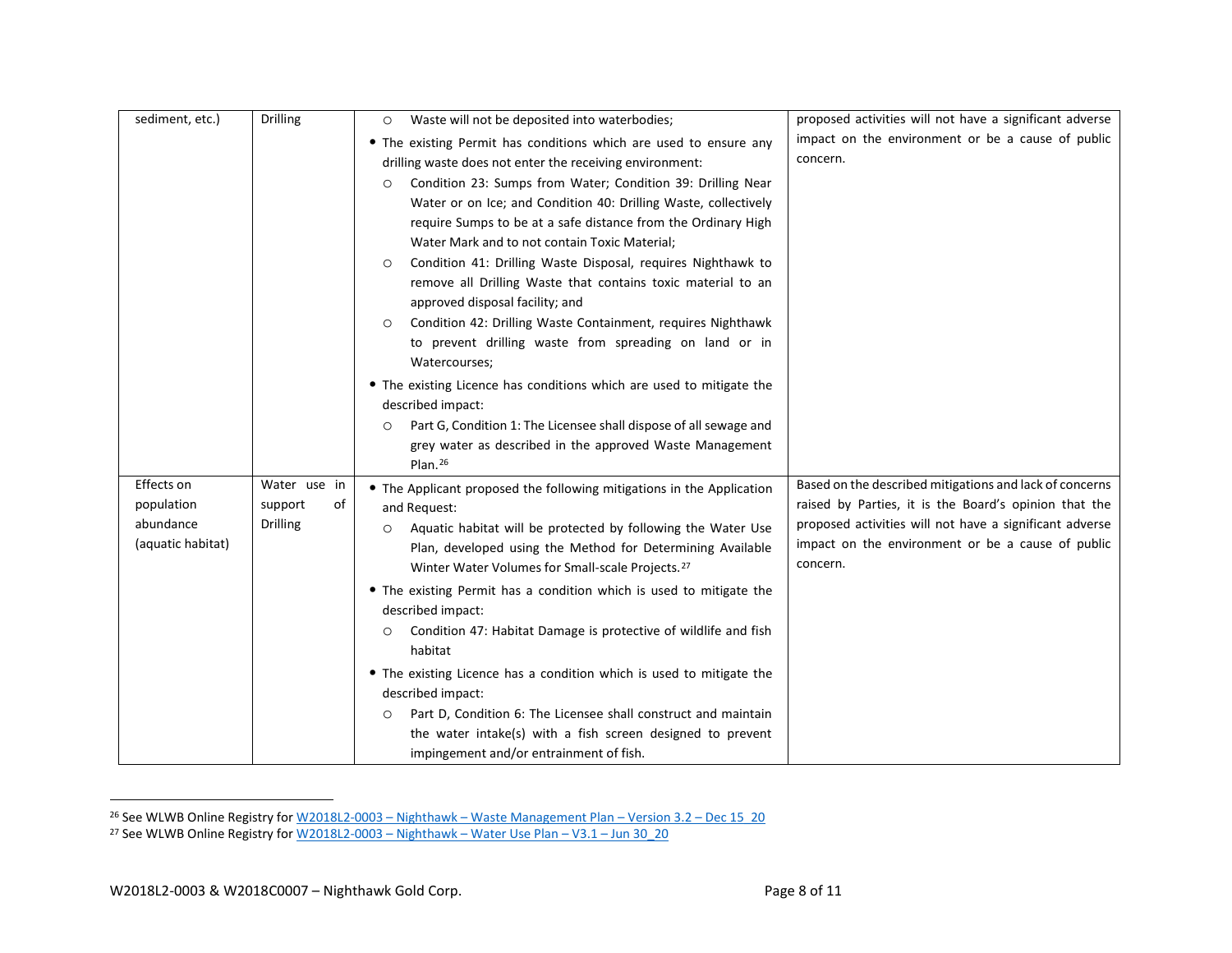<span id="page-8-0"></span>

| Loss or reduction<br>in game species<br>populations                                                                                                                                                                                                                                                                                                                                                     | <b>Drilling</b> | • The Applicant proposed the following mitigations in the Application<br>and Request:<br>Nighthawk will adhere to its WMMP.<br>$\circ$                                                                                                                                                                                                                                                                                                                                                                                                                                                                                                                                                                                                                                                                                                                                                                                                                                                                                                                                                                                                                                                                                                                                                                                                                                                                                                                                                                                                                                                                                                                       | Based on the described mitigation and lack of concern<br>raised by Parties, it is the Board's opinion that the<br>proposed activities will not have a significant adverse<br>impact on the environment or be a cause of public<br>concern.  |
|---------------------------------------------------------------------------------------------------------------------------------------------------------------------------------------------------------------------------------------------------------------------------------------------------------------------------------------------------------------------------------------------------------|-----------------|--------------------------------------------------------------------------------------------------------------------------------------------------------------------------------------------------------------------------------------------------------------------------------------------------------------------------------------------------------------------------------------------------------------------------------------------------------------------------------------------------------------------------------------------------------------------------------------------------------------------------------------------------------------------------------------------------------------------------------------------------------------------------------------------------------------------------------------------------------------------------------------------------------------------------------------------------------------------------------------------------------------------------------------------------------------------------------------------------------------------------------------------------------------------------------------------------------------------------------------------------------------------------------------------------------------------------------------------------------------------------------------------------------------------------------------------------------------------------------------------------------------------------------------------------------------------------------------------------------------------------------------------------------------|---------------------------------------------------------------------------------------------------------------------------------------------------------------------------------------------------------------------------------------------|
| Effects on<br>traditional land<br>use, subsistence,<br>and harvesting<br>rights<br>Change to or loss<br>of traditional<br>lifestyle<br>Impairment of the<br>aesthetic quality of<br>the land or water<br>Changes to the<br>use of the area<br>by other non-<br>Indigenous<br>people (e.g.,<br>trappers,<br>outfitters,<br>residents,<br>hunters, forest<br>harvesters, other<br>authorized<br>projects) | Drilling        | . In its Application, Nighthawk noted that "No traditional land use has<br>been observed during exploration activities."<br>• The Applicant proposed the following mitigations in the Application<br>and Request:<br>Engagement with Tłįcho and Métis users of the region to<br>$\circ$<br>communicate when exploration activities start and end; and<br>Accommodate any conflicting land use identified by traditional<br>$\circ$<br>users.<br>The existing Permit requires that Nighthawk comply with its<br>$\circ$<br>Engagement Plan (i.e., Condition 88). <sup>28</sup><br>• The existing Permit also has conditions which are used to ensure all<br>efforts are made to minimize impacts to the land, prevent<br>unnecessary impacts, and ensure the site undergoes appropriate<br>reclamation for future use. These include:<br>Condition 47: Habitat Damage;<br>$\circ$<br>Condition 59: Responsibility for Remediation Costs<br>$\circ$<br>Condition 76: Minimize Area Cleared;<br>$\circ$<br>Condition 77: Clearing Sensitive Area;<br>$\circ$<br>Condition 23: Sumps from Water; Condition 39: Drilling Near<br>$\circ$<br>Water or on Ice; and Condition 40: Drilling Waste, collectively<br>require Sumps to be at a safe distance from the Ordinary High<br>Water Mark and to not contain Toxic Material;<br>Condition 41: Drilling Waste Disposal, requires Nighthawk to<br>$\circ$<br>remove all Drilling Waste that contains toxic material to an<br>approved disposal facility; and<br>Condition 42: Drilling Waste Containment, requires Nighthawk<br>$\circ$<br>to prevent drilling waste from spreading on land or in<br>Watercourses. | Based on the described mitigations and lack of concern<br>raised by Parties, it is the Board's opinion that the<br>proposed activities will not have a significant adverse<br>impact on the environment or be a cause of public<br>concern. |
|                                                                                                                                                                                                                                                                                                                                                                                                         |                 | • The existing Licence has conditions which are used to mitigate the                                                                                                                                                                                                                                                                                                                                                                                                                                                                                                                                                                                                                                                                                                                                                                                                                                                                                                                                                                                                                                                                                                                                                                                                                                                                                                                                                                                                                                                                                                                                                                                         |                                                                                                                                                                                                                                             |

<sup>28</sup> See WLWB Online Registry for <u>W2018L2-0003 - Nighthawk - Engagement Plan - Version 3.2 - Jul 4\_19</u>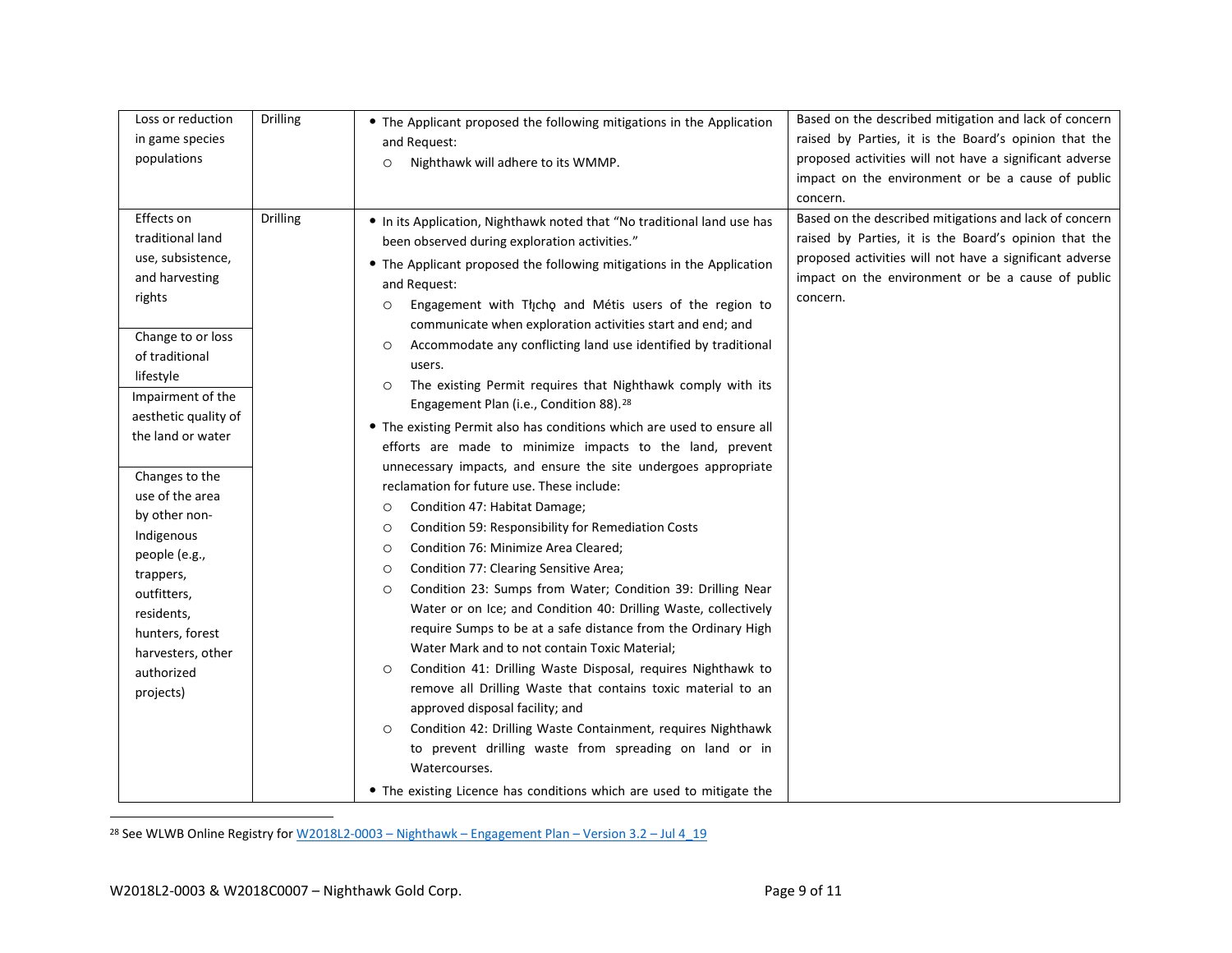<span id="page-9-0"></span>

|                                              |                   | described impact:                                                                                                                                                                                                                                                                                                                                                                                                                                                                                                                                                                                                                                                                                                |                                                                                                                                                                                                                                             |
|----------------------------------------------|-------------------|------------------------------------------------------------------------------------------------------------------------------------------------------------------------------------------------------------------------------------------------------------------------------------------------------------------------------------------------------------------------------------------------------------------------------------------------------------------------------------------------------------------------------------------------------------------------------------------------------------------------------------------------------------------------------------------------------------------|---------------------------------------------------------------------------------------------------------------------------------------------------------------------------------------------------------------------------------------------|
|                                              |                   | Part G, Condition 1: The Licensee shall dispose of all sewage and<br>$\circ$                                                                                                                                                                                                                                                                                                                                                                                                                                                                                                                                                                                                                                     |                                                                                                                                                                                                                                             |
|                                              |                   | grey water as described in the approved Waste Management                                                                                                                                                                                                                                                                                                                                                                                                                                                                                                                                                                                                                                                         |                                                                                                                                                                                                                                             |
|                                              |                   | $Plan.$ <sup>29</sup>                                                                                                                                                                                                                                                                                                                                                                                                                                                                                                                                                                                                                                                                                            |                                                                                                                                                                                                                                             |
| Change to or loss<br>of heritage<br>resource | <b>Drilling</b>   | • The Applicant proposed the following mitigations in the Application<br>and Request:<br>All exploration is screened by the GNWT Protected Areas<br>$\circ$<br>Program; and<br>Archaeological surveys are conducted in drilling areas;<br>$\circ$<br>NWT Archaeological Sites Act protects heritage resources.<br>$\circ$<br>• The existing Permit has conditions which are used to ensure all efforts<br>are made to identify and prevent destruction of heritage resources.<br>These include:<br>Condition 52: Archaeological Buffer;<br>$\circ$<br>Condition 53: Site Disturbance;<br>$\circ$<br>Condition 54: Site Discovery and Notification;<br>$\circ$<br>Condition 55: Archaeological Overview; and<br>O | Based on the described mitigations and lack of concern<br>raised by Parties, it is the Board's opinion that the<br>proposed activities will not have a significant adverse<br>impact on the environment or be a cause of public<br>concern. |
|                                              |                   |                                                                                                                                                                                                                                                                                                                                                                                                                                                                                                                                                                                                                                                                                                                  |                                                                                                                                                                                                                                             |
|                                              |                   | Condition 56: AIA - High Potential.<br>$\circ$                                                                                                                                                                                                                                                                                                                                                                                                                                                                                                                                                                                                                                                                   |                                                                                                                                                                                                                                             |
| Economic                                     | <b>Activities</b> | • The Applicant proposed the following mitigations in the Application                                                                                                                                                                                                                                                                                                                                                                                                                                                                                                                                                                                                                                            | Based on the described mitigations and lack of concern                                                                                                                                                                                      |
| opportunities or                             |                   | and Request:                                                                                                                                                                                                                                                                                                                                                                                                                                                                                                                                                                                                                                                                                                     | raised by Parties, it is the Board's opinion that the                                                                                                                                                                                       |
| losses                                       |                   | Nighthawk intends to improve economic opportunities through<br>$\circ$                                                                                                                                                                                                                                                                                                                                                                                                                                                                                                                                                                                                                                           | proposed activities will not have a significant adverse                                                                                                                                                                                     |
| (employment,                                 |                   | local employment and contracting.                                                                                                                                                                                                                                                                                                                                                                                                                                                                                                                                                                                                                                                                                | impact on the environment or be a cause of public                                                                                                                                                                                           |
| training)                                    |                   | The existing Permit also requires that Nighthawk comply with its<br>$\circ$                                                                                                                                                                                                                                                                                                                                                                                                                                                                                                                                                                                                                                      | concern.                                                                                                                                                                                                                                    |
|                                              |                   | Engagement Plan (i.e., Condition 88).                                                                                                                                                                                                                                                                                                                                                                                                                                                                                                                                                                                                                                                                            |                                                                                                                                                                                                                                             |

<sup>&</sup>lt;sup>29</sup> See WLWB Online Registry for <u>W2018L2-0003 – Nighthawk – [Waste Management Plan –](http://registry.mvlwb.ca/Documents/W2018L2-0003/W2018L2-0003%20-%20Nighthawk%20-%20Waste%20Management%20Plan%20-%20Version%203.2%20-%20Dec%2015_20.pdf) Version 3.2 – Dec 15 20</u>